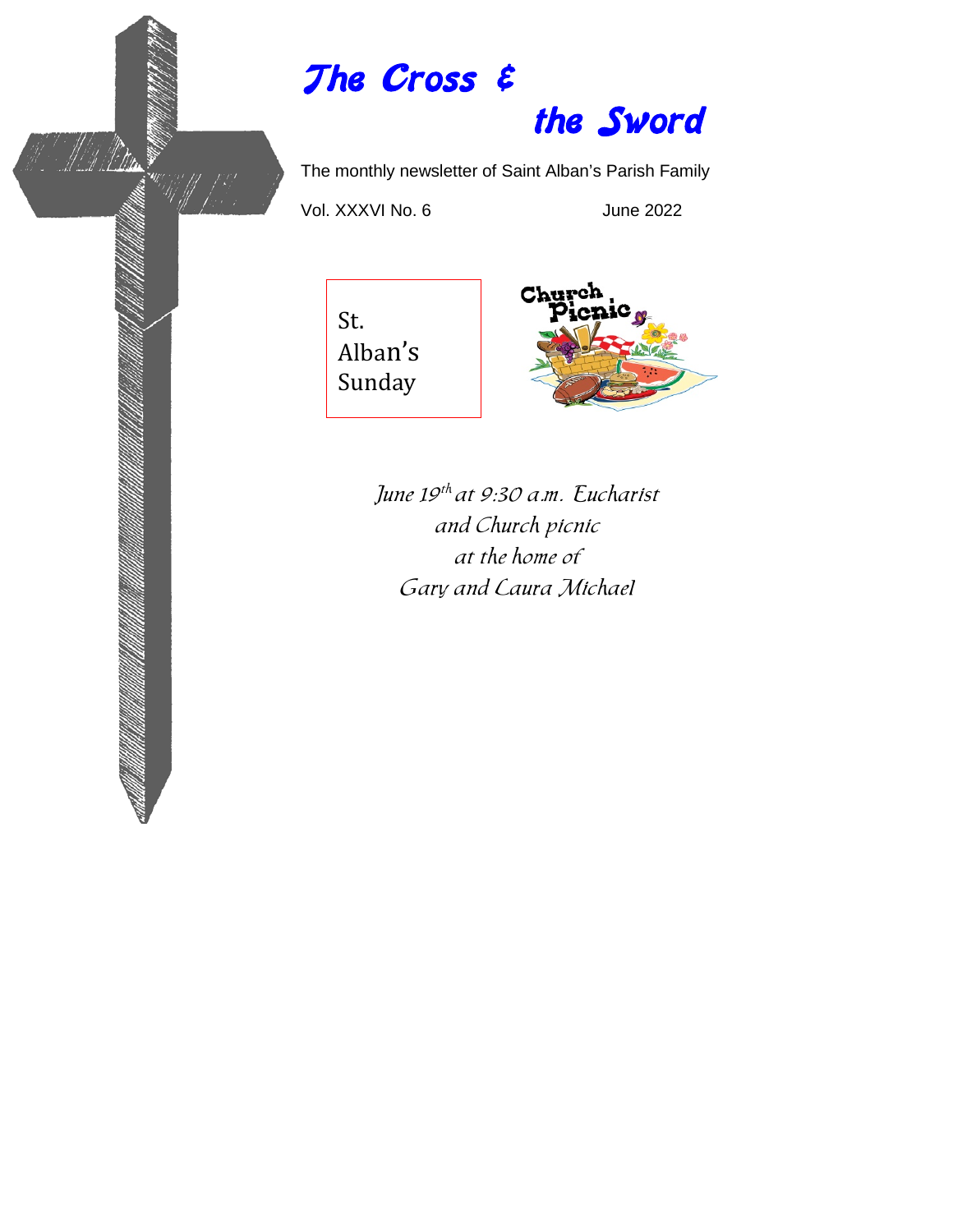Dear People of St. Alban's,

The following is communication from the Diocese of Northern Indiana that originated from Mother Bernadette Hartsough who is the Priest-in-Charge at St. Thomas/Santo Tomas, a bi-lingual parish in Plymouth, IN. In light of the past week, I thought I would share it with you here:

On this past Tuesday, May 24, 2022, parents dropped off their children at Robb Elementary School. Nineteen students and two teachers would never return home.

As many of you know, I have been deeply affected by this recent school shooting. We live 1,129 miles from Uvalde Texas. This tragedy did not happen close to home, yet it should hit home for all of us. Ordinary women and children engaging in everyday activities were killed. We can just talk about it and gather information. We can complain about it. We may even feel angry and frightened. In the midst of all these emotions, we are called to comfort those who mourn and to support them. I am reminded of the words of St. Paul from 2 Corinthians,

*" Blessed be the God and Father of our Lord Jesus Christ, the Father of all mercies and the God of all consolation, who consoles us in all our affliction, so that we may be able to console those who are in any affliction with the consolation with which we ourselves are consoled by God." 2 Cor.: 1:3-4.*

Thoughts and prayers are needed for the community in Uvalde and action is needed to stop gun violence.

**[St. Thomas/ Santo Tomás](https://r20.rs6.net/tn.jsp?f=001sQWB8a6_8N_nt3zEmwQTOR4SGUshSPePQ9NLgzjvASxbsdHkwpN4clmwnBchPL7bWdTV5POJoK17GN7Z5QPQmxOccC5J6Is4vJ4_URQFUBdEqu6uiKW5Vmcb3OGKtTMEzUBOIUAb02Zc8dtWeluFUA==&c=ZLiecnbL3_Mv52w1BN_ne5JC_FeVH7-m8f2cpR4Hyj-EYXMd2mkhqw==&ch=CYSQPBJi66o1BzVLdS14Dl2f1XgaSyoZC8pB5hXOQPs0zw8lOdmBTw==)** is standing in solidarity with Uvalde. We are sending notes of love and prayer in English and in Spanish to the families in Uvalde who lost loved ones. We are addressing them to specific families. The list of families and victims are below this letter. Also, we are praying for them daily. If you would like to send cards, please send them to:

### **[Episcopal Diocese of West Texas](https://r20.rs6.net/tn.jsp?f=001sQWB8a6_8N_nt3zEmwQTOR4SGUshSPePQ9NLgzjvASxbsdHkwpN4colRxK_8EvtDoHnD8YuM7CHGxygKVE25qgOw6Pn2E5gmM4Z2fjc4n8j9vFbPEOSE-Mz04CQB_NwDIh7HtwpszTw=&c=ZLiecnbL3_Mv52w1BN_ne5JC_FeVH7-m8f2cpR4Hyj-EYXMd2mkhqw==&ch=CYSQPBJi66o1BzVLdS14Dl2f1XgaSyoZC8pB5hXOQPs0zw8lOdmBTw==)**

Attn: Uvalde Response P.O. Box 6885 San Antonio, TX 78209

I have coordinated with the Diocese of West Texas and Bishop Sparks to send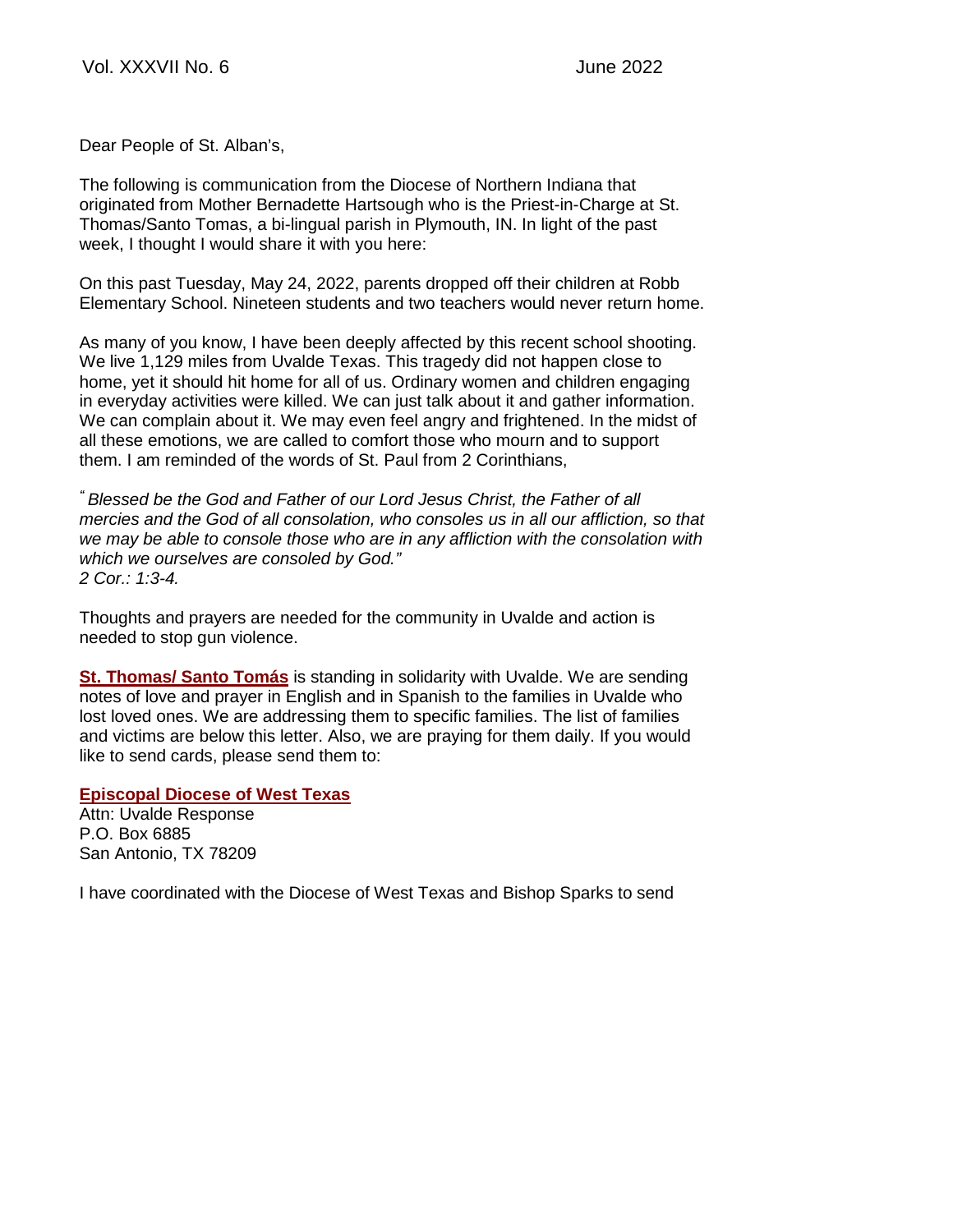monetary donations through Bishop Sparks' Discretionary Fund. The Diocese of Northern Indiana will then send the donations on behalf of the parishes in Northern Indiana. Donations can be made **[online](https://r20.rs6.net/tn.jsp?f=001sQWB8a6_8N_nt3zEmwQTOR4SGUshSPePQ9NLgzjvASxbsdHkwpN4colRxK_8EvtD13tjOBTa6pejud9HPdfTLhyUWKTQKlP_M38vUbwKYb7jwgijMBB1Iyg4HinV6-_9Q8vYsopTYRBCyBjayKT5G6Xv9D6B4PIhNyYpmIWNII2h4P-V49XVYfljWlOlx7VaUNXS9yTyBUE=&c=ZLiecnbL3_Mv52w1BN_ne5JC_FeVH7-m8f2cpR4Hyj-EYXMd2mkhqw==&ch=CYSQPBJi66o1BzVLdS14Dl2f1XgaSyoZC8pB5hXOQPs0zw8lOdmBTw==)** or sent to the diocesan office at 117 N. Lafayette Blvd., South Bend, IN 46601. Please write Uvalde in the memo line.

God bless the community of Uvalde and all the communities that have experienced gun violence.

#### **Victims of the shooting at Robb Elementary School in Uvalde, Texas**

#### **Students identifying as girls:**

Layla Salazar-10 Tess Mata, 10 Alithia Ramirez, 10 Makenna Lee Elrod, 10 Jailah Nicole Silguero, 11, Annabell Rodriguez, 10, Jacklyn Jaylen Cazares, 10 Eliahana Cruz Torres Amerie Jo Garza, 10 Ellie Garcia Alexandria Aniyah Rubio Nevaeh Bravo, 10 Miranda Mathis, 11 Maitie Rodriguez, 10

#### **Students identifying as boys:**

Uziyah Garcia Jayce Carmelo Luevanos, 10 Rojelio Torres, 10 Xavier James Lopez, 10 Jose Flores, 10

#### **Teachers**

Eva Mireles Irma Garcia

**Shooter**

Salvador Ramos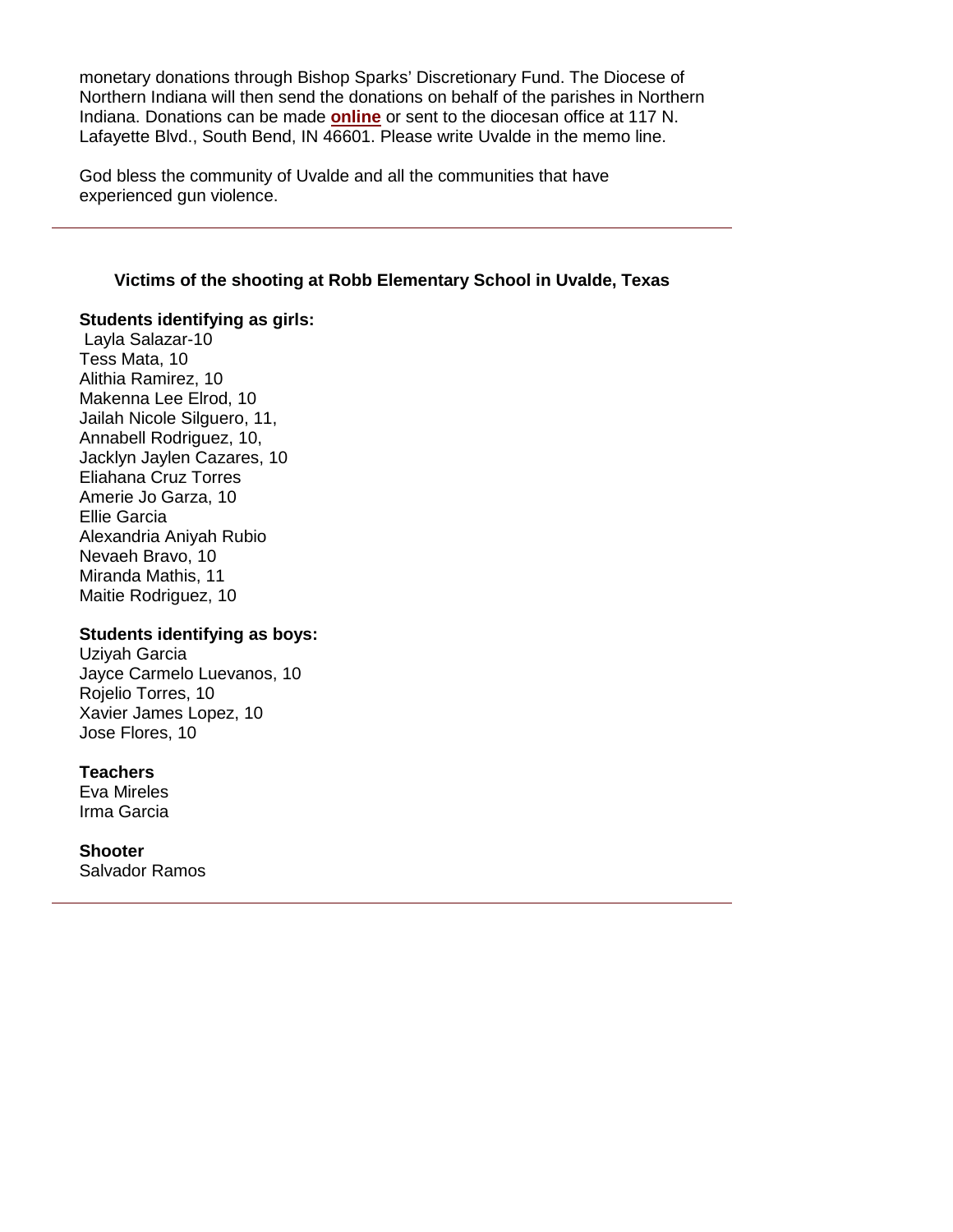### **A Prayer for Uvalde**

O God our Father, whose beloved Son took children into his arms and blessed them: Give us grace to entrust your beloved children of Uvalde to your everlasting care and love and bring them fully into your heavenly kingdom. Pour out your grace and loving-kindness on all who grieve; surround them with your love; and restore their trust in your goodness. We lift up to you our weary, wounded souls and ask you to send your Holy Spirit to take away the anger and violence that infects our hearts and make us instruments of your peace and children of the light. In the Name of Christ who is our hope, we pray. Amen.

In the Peace of Christ, Fr. Michael r.+

# **OUTREACH**

The War in Ukraine

I recently read a book on the Revolutionary War that was fought in America in 1776. A war that no one thought we could win. That is except those involved in gaining freedom from an oppressive foreign power.

The British were a super power, with arguably the most most powerful army and navy in the world.

When the invasion of Ukraine began, I, and most others, gave Ukraine little chance of success in saving their country from the oppressive invaders from the north. The Russian military was thought to be one of the top three militaries in the world, and here we are after a month of bombing, fighting, and invading, and Ukraine is still holding it's own. Some would say even better than just holding their own.

Like during the American Revolution, a small army in a quest for freedom from its oppressors, is able to do amazingly well, with the support of their freedom seeking populous remaining strong and consistent. Now the underlying reason for this article.....Please Keep These Freedom Loving People in Your Prayers!......Like we Americans these people cherish their God given freedom, and they will fight till the bitter end to protect it...as we would.

Thanks for your prayers! George Shamp Outreach Chairman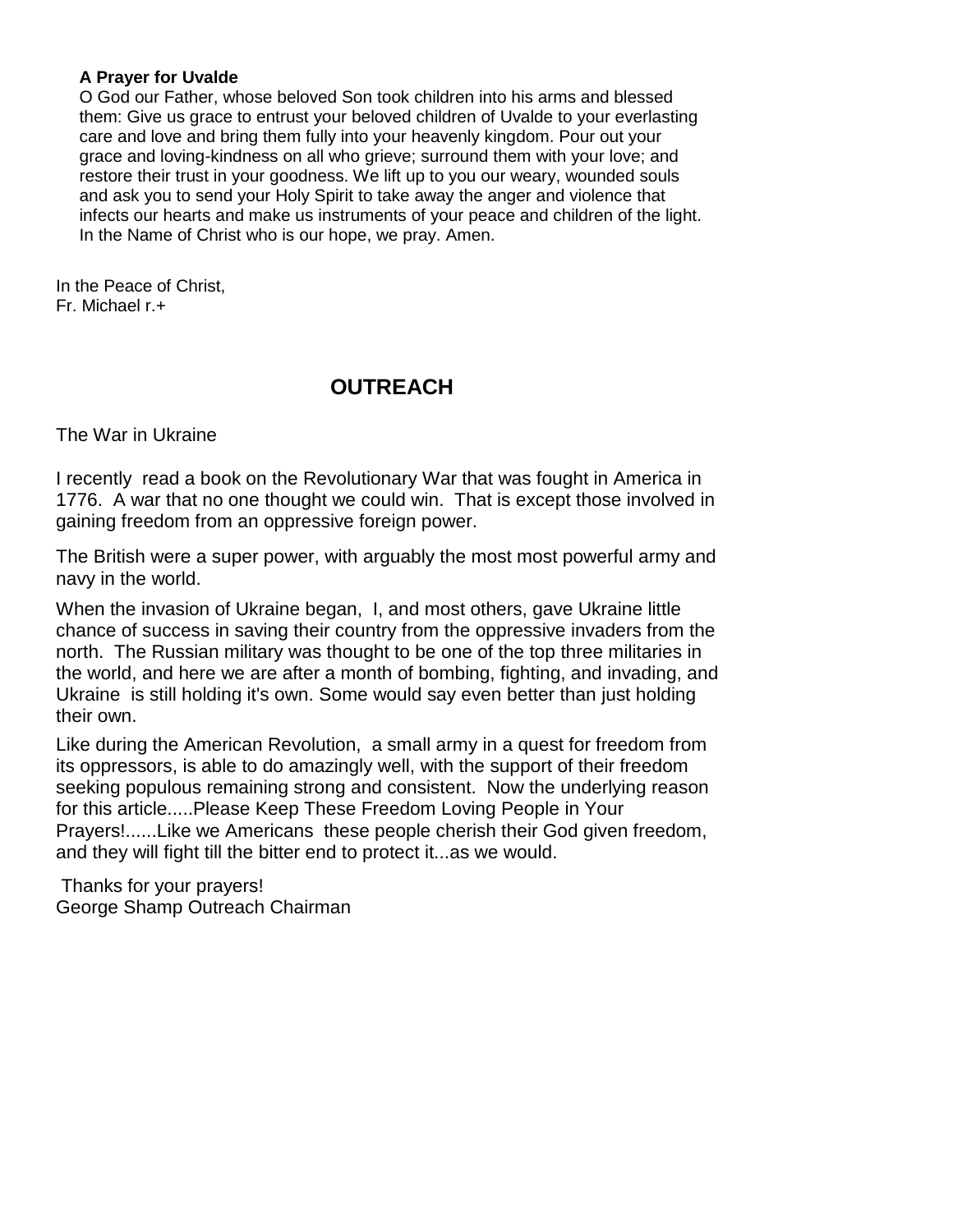## **FINANCE**

Our income for the month of April was \$6,813.31 against a budget of \$8,983.32 which is a shortfall of \$2,170. However, we do have, I think, a couple of pledges that have been paid for the full year which may account for part of the shortfall for the month.

On the brighter side, our YTD report shows income of \$43,745.22 against a YTD budget of \$35,983.29 which is an overage of \$7,761.94. Again, this will be affected by pre-paid pledges; however, I do hope we will be able to reduce our deficit with part of these funds.

In looking at our expenses, I can see that Vestry members and staff have done a great job of staying on budget as we are just slightly under budget in most areas.

Thank you for being faithful to your pledge, **you are the best!**

### **ENDOWMENT**

Some of you have asked what the Endowment Fund is all about. This fund was initiated in 2004 for the purpose of holding and investing contributions from members of Saint Alban's and the general public to create earnings to be used to carry out the ministry of the church. The intent is to not use these funds unless it is absolutely necessary, but rather to build the fund so that the earnings can be used by the church while maintaining the principal.

The last several years prior to losing our previous priest, it became necessary to use \$10,000 each year for three (3) years in order to meet our expenses. This shows the importance of building this fund so it is available in extreme circumstances.

I encourage each of you to look at ways to help build this fund so we do have emergency funds if or when absolutely necessary. At the present time we have \$27,923.50 in our Endowment Fund. Would you consider naming St. Alban's as a beneficiary and using the Endowment envelope each month to help ensure the future of our church? Marilyn Rafter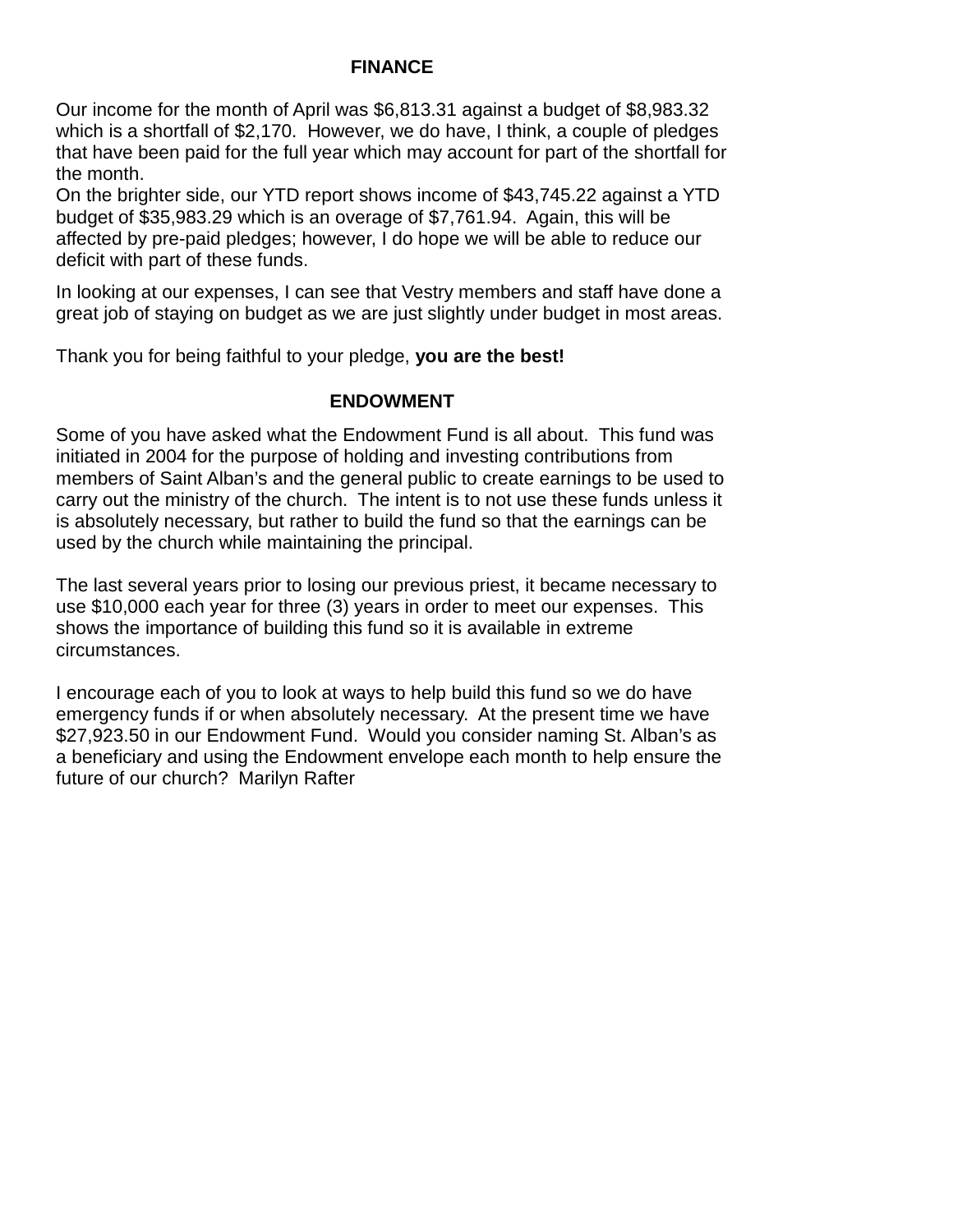# **The Feast of St. Alban Sunday, June 19**



The Feast of St. Alban is on June 22; this year we will observe it on Sunday, June 19 with

# **A service at 9:30 a.m. followed with a picnic at the home Gary and Laura Michael's. Directions to follow….**

Look for sign-up sheet, on bulletin, in the narthex, so that you can let us know what covered-dish item or other contribution you may be bringing on that day. This will be a day to give thanks for our common life together and we hope to see you all there! More information to follow.

**HAPPY FATHER'S DAY**…Don't forget that June 19th is also Father's day. Whether your dad is still with us or with the Lord, say a special prayer for him. May God bless all Father's and their most sacred vocation in life!



# **CONGRATULATIONS TO THE GRADUATES OF 2022**

Caitlyn Townsend will graduate from Northrop High School. The ceremony will take place at the Memorial Coliseum on June 4, 2022. Caitlyn will be attending Indiana University in Bloomington (I.U.) this fall and studying Psychology. She hopes to become a "Child Life Specialist".

Julie Zeider's granddaughter Morgan Jankowski graduated May 7th from Indiana University with a Bachelor of Arts in Ballet and a Bachelor of Science in Business/Marketing and Entrepreneurship. Morgan has accepted a ballet position with the Madison Wisconsin Ballet.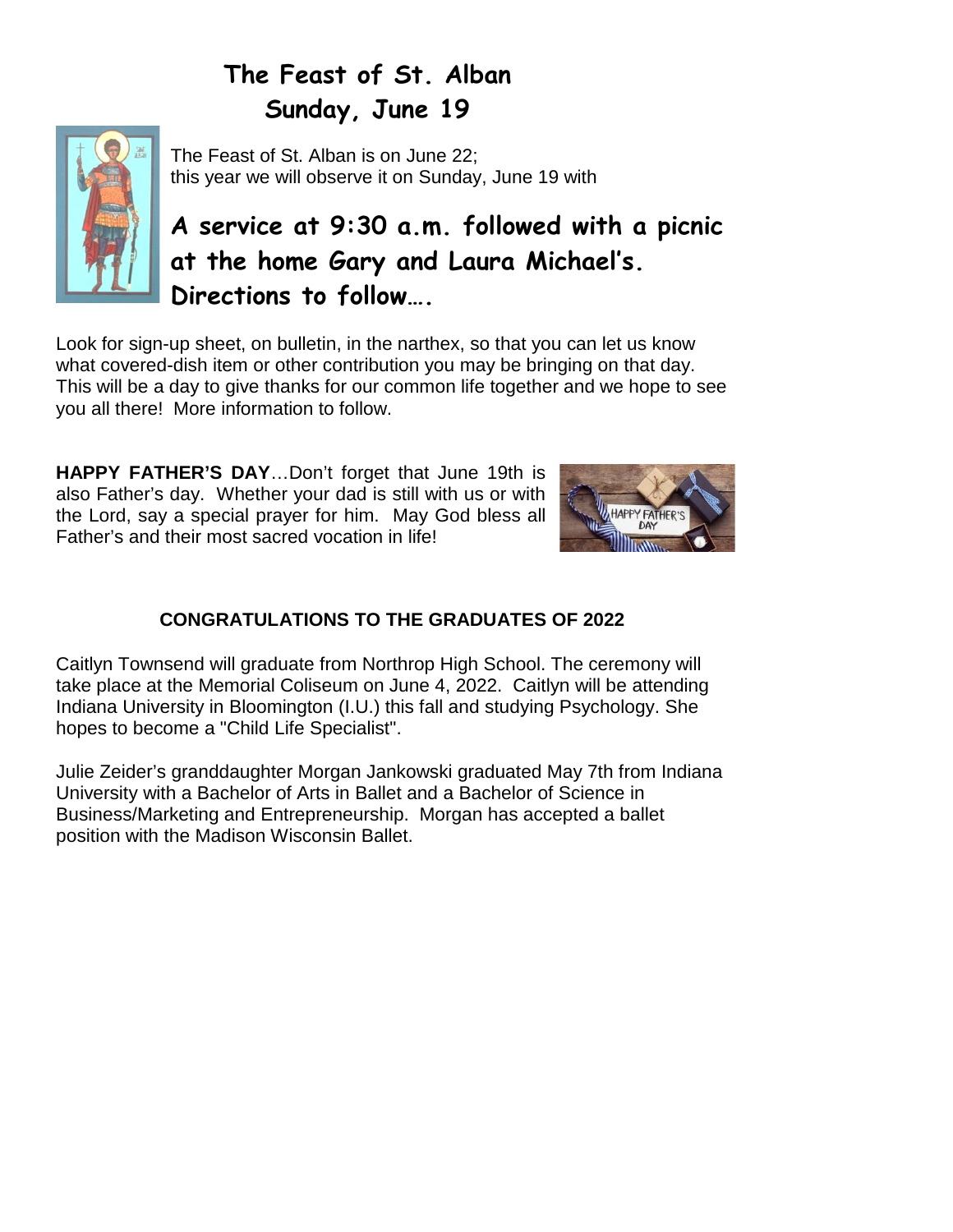# Monthy Meetings in June



 Every **Wednesday** morning, except **June 8th and 15th due to vacation and Youth camp,** Fr. Michael will be leading a regular Bible Study at 10:00 a.m. followed by an informal Eucharist. He will be leading with a study of the Gospel of Genesis. Everyone is welcome.

ALSO….an **evening Bible Study and Eucharist** will continue on **Thursdays** except for June 9<sup>th</sup> and June 16<sup>th</sup> at 6:30 p.m. We are currently looking at the Book of Acts. ALL ARE WELCOME!

**Daughters of the King** meet at **10:00 a.m**. on Thursday, **June 9.** Jesus is the center and source of all Daughters of the King activities.





Vestry will meet on Tuesday, June 21st at 7:00 p.m.

**DIOCESAN SUMMER CAMP** starts, Sunday, June 13th thru Saturday, June 18th.Attending camp this year is: Roman Pontius, Jacob Fazzaro, Mason Kenworthy, Simon Becker, Oliver Spencer, and Charlie Frede. Also attending is Cindy Spice,

Megan Spice, Robbie Frede, Vicki and Emma Irvine and Fr.

Michael. Please keep everyone in your prayers.





.

## **CHURCH RECORDS**

 New address for Ed and Gloria Guindon 7721 Battery Pointe Way, Apt 118 Indianapolis, IN 46240

 cell phone: (260-515-2583) e-mail address: eduindon@outlook.com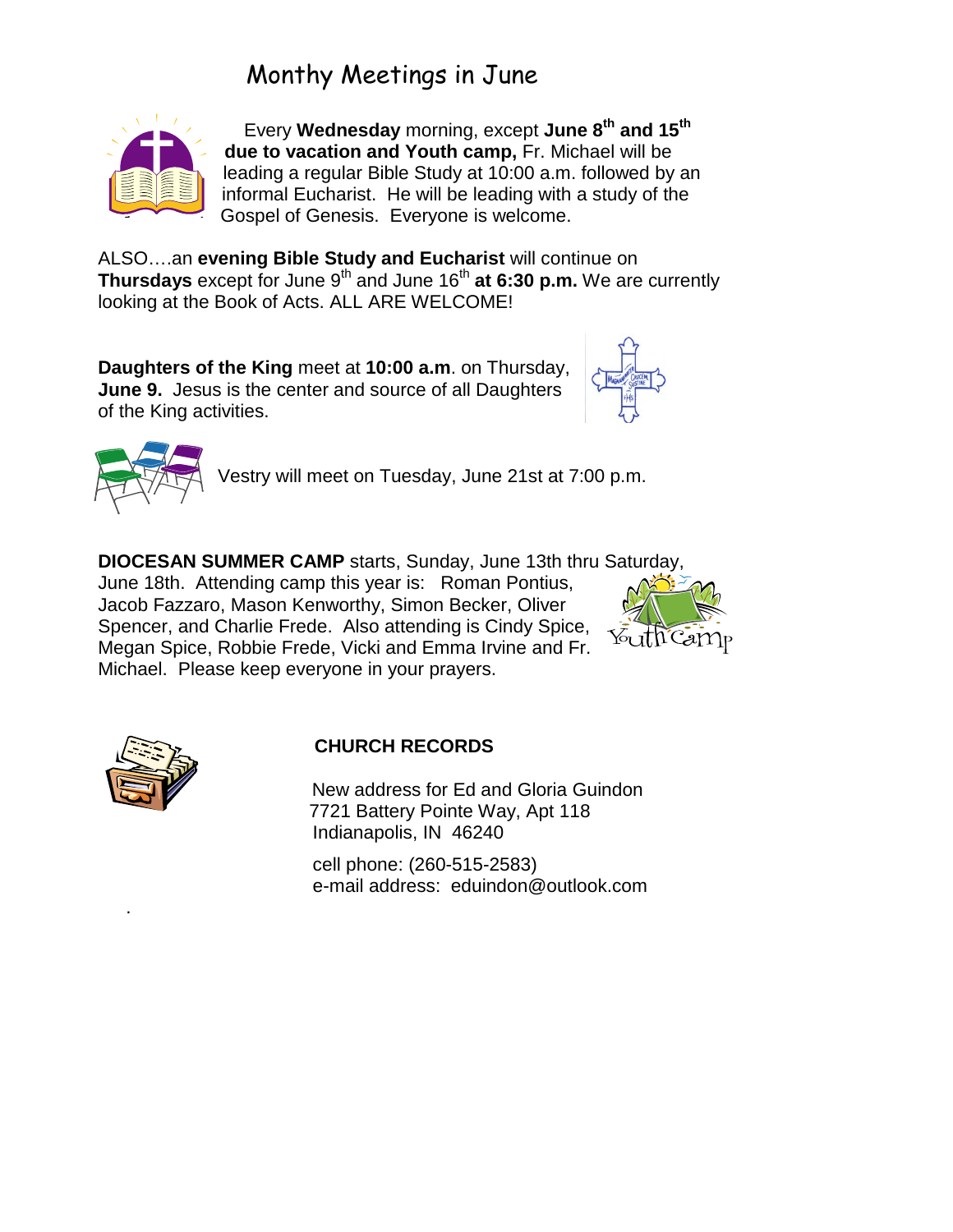# Vestry Stewardship

## **Operating Fund**

| Operating income for April  | \$ 6,813.31 Operating income for 2022 \$43,745.22 |            |
|-----------------------------|---------------------------------------------------|------------|
| Operating expense for April | 10,620.76 Operating expense for 2022 44,145.52    |            |
| Net loss for April          | \$ (3,807.45) Net loss for 2022                   | \$(400.30) |

Vestry Highlights

### **At the meeting of the Vestry on May 31, we did not have a quorum so nothing was voted on.**

\_\_\_\_\_\_\_\_\_\_\_\_\_\_\_\_\_\_\_\_\_\_\_\_\_\_\_\_\_\_\_\_\_\_\_\_\_\_\_\_\_\_\_\_\_\_\_\_\_\_\_\_\_\_\_\_\_\_\_\_\_\_

It was noted that:

a) St. Alban Service, June  $19<sup>th</sup>$  will not be streamed (since we are off site). It will be announced during the announcements to notify everyone ahead of time and also will be put in the bulletin.



- b) work on coffee hour guidelines.
- c) numerous repairs and maintenance specifically emergency repair of air conditioning day before funeral per Kenny.
- d) Johnny Appleseed closet cleaned out and painted by Kenny.

The deadline for the July issue of *The Cross and the Sword* is **Tuesday, June 21st.** 

7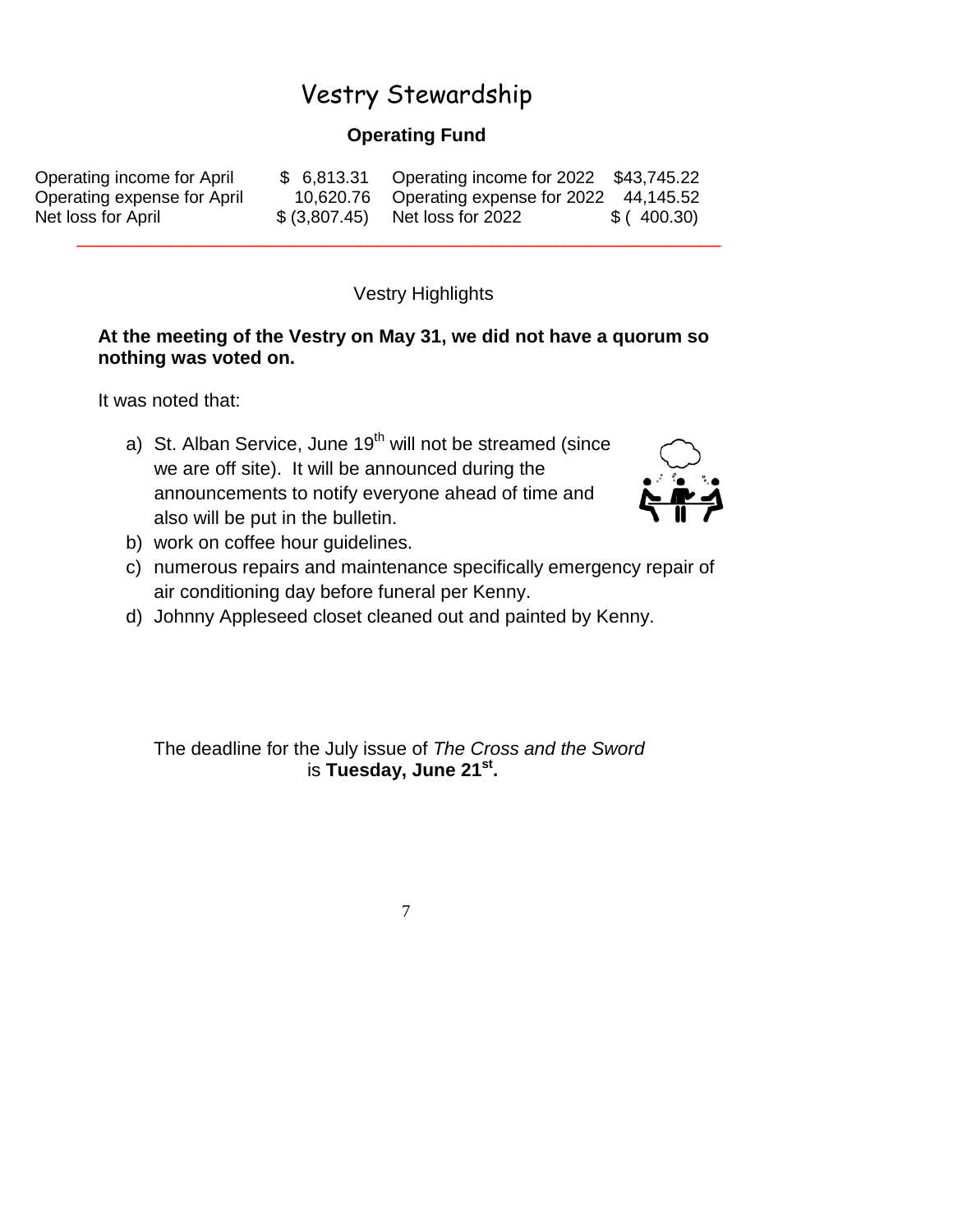Birthdays

2 Barbara White 4 Matt Michael 7 Carol Newell 11 Ed Brooks

12 Rick Spice 21 Blake Pontius 25 Glen Grate 28 Rose Trueblood 29 Pat MacWhorter 29 Anaelise Fazzaro

## and Anniversaries

 4 Dana & Barbara White 10 Larry & Christine Sanxter 21 David & Laura Birchfield

REMEMBER IN PRAYER ESPECIALLY: Jerry Anderson, Mindy Blech, Neal Birchfield, Dick Camp, Vincent Carboni, Ethan Clark, Jimmy Clark, Alesha Critten, Courtney, Elliot Culwell, Jane Davidson, Denise, Kari Doepke, Donna, Ethan, Kathie Edington, Joey Fazzaro, Mason Feller, Chris Foreman, John Francois, Denise Frede, Tammy and Greg Gillig, Karl Frick, Brook Gresback, Gary, George Imhausen, Cam Irvine, John Jeffries, Aerika Katip, Pat Kerlin, Julie Lieb, Jo McMahan, Maureen McMahan, Rick McMahan, Melissa, Michelle, Janet McQuain, Francis and Bobbie Mustapha, Rebecca Nash, Steve Potosky, Canon Henry Randolph, Mark Sowder, Sandra, Mary Scribner, Lamar Spencer, Cindy Spice, Ginger Spice, Rick Spice, Mariane Sumners, Melissa Surles, Blu Turner, Judy Wall, Bishop Keith Whitmore.

Military: Kaylee Collins, Sean Collins, Matthew Michael, Danny and Robert Scribner, R. J. Smith,

8